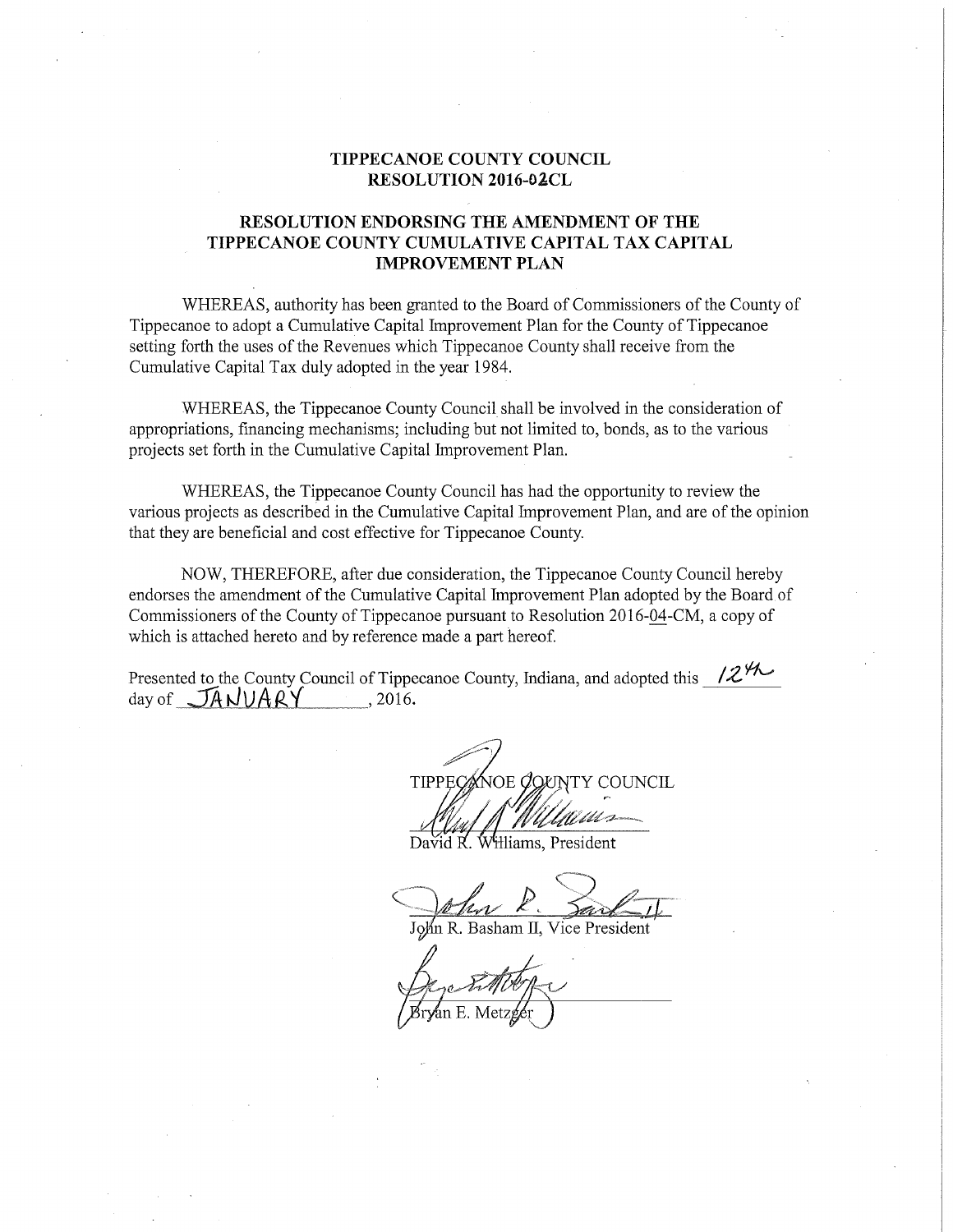Salle (Diegie)

 $\overline{M}_{4}$  $\frac{1}{\text{Kevin L}}$ 

**Underwood** 

Use

Kathy Vernon

 $\tilde{\lambda}^{\mathsf{A}}$ Roland K. Winger

ATTEST: Robert Plantenga, Tippecanoe County Auditor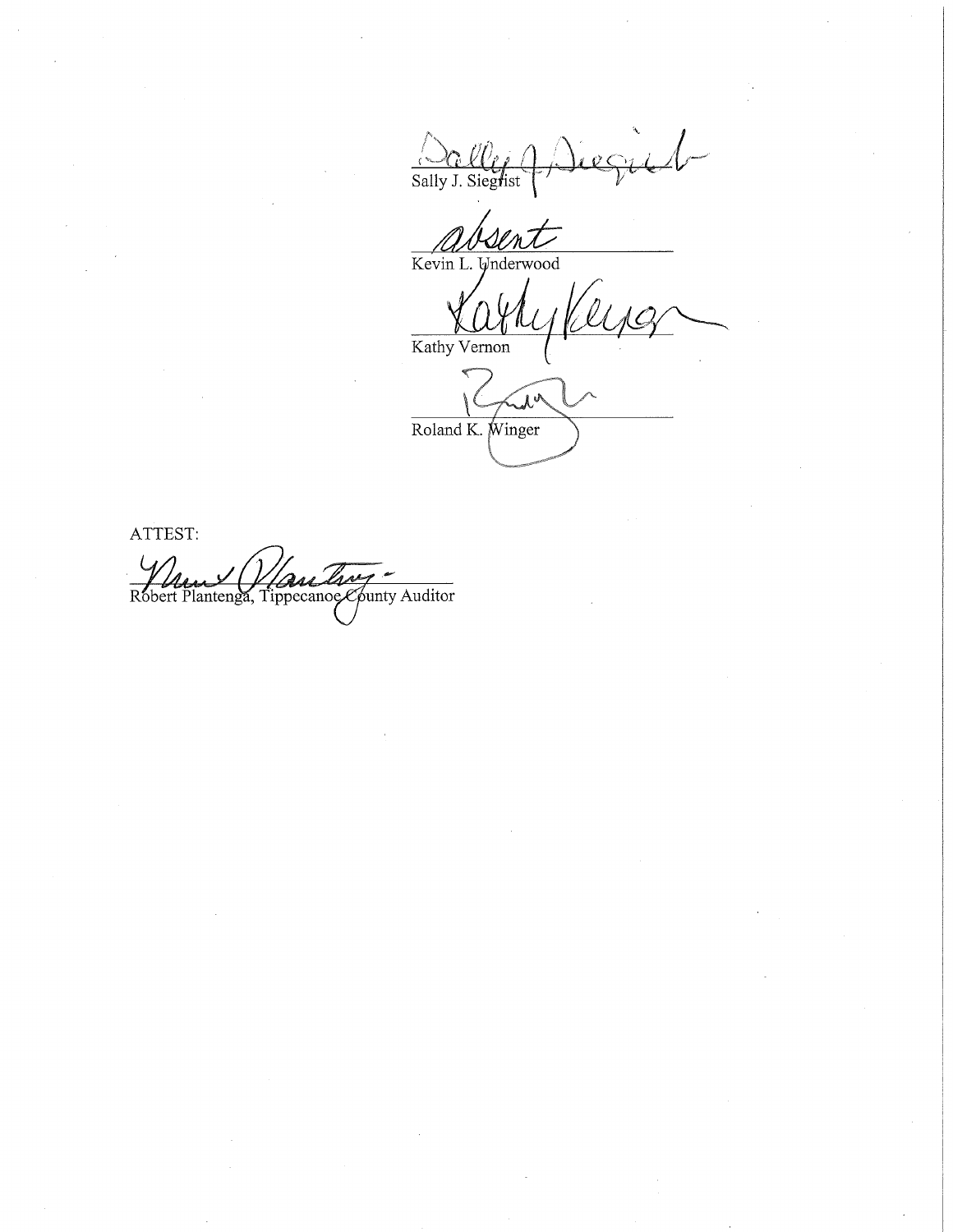TIPPECANOE COUNTY BOARD OF COMMISSIONERS

#### RESOLUTION NO. 2016—04—CM

## RESOL UTIONAMENDING THE TIPPECANOE COUNTY CUMULATIVE CAPITAL TAXIMPROVEMENT PLAN

# New Projects: 111 - 111 N. 4TH Street Building Repair and Renovation JJJ - Capital Outlay Expenditures for the Calendar Year 2016

## Additional 2016 Funding for Projects: T, HH, OO and YY

WHEREAS, The Board of Commissioners of the County of Tippecanoe has the authority to adopt <sup>a</sup> Cumulative Capital Improvement Plan for the County of Tippecanoe setting forth the uses of the revenues which Tippecanoe County Shall receive from the Cumulative Capital Tax duly adopted in the year 1984, (Resolution 84-03-CM); re-adopted May 6, 1985, (Resolution 85-01-CM); re—adopted April 20, 1987, (Resolution 87~10—CM); re—adopted July 16, 1990, (Resolution 90—10—CM); as amended on May 20, 1991, (Resolution 91—07-CM); and re adopted July 19, 1993 (Resolution 93-08-CM); and re-adopted November 9, 1994; as amended January 20, <sup>1998</sup> (Resolution 98—09—CM); as amended May 4, <sup>1998</sup> (Resolution 98-21-CM); as amended July 6, 1998 (Resolution 98-29-CM); and amended and re-adopted on March 1, 1999 (Resolution 99-12-CM) and amended and re-adopted on February 22, 2000, (Resolution 2000-11—CM)and re—adopted on April 3, 2000 (Resolution 2000—l7—CM; and amended and re-adopted on February 20, 2001 (Resolution 2001-07-CM); and amended and re-adopted on September 5, 2001 (Resolution 2001-38-CM);and amended and re-adopted on November 7, 2001 (Resolution 2001-50-CM);and amended and re-adopted on February 4, 2002 (Resolution 2002-05-CM); and Amended and Re-adopted on February 12, 2002 (Resolution 2002-10-CM);and Amended and Re—adopted on July 1, 2002 (Resolution 2002-22-CM); Amended and Re~adopted on November 12, 2002 (Resolution 2002—34-CM);and Amended and Re—adopted on February 22, 2003 (Resolution 2003-07-CM); and Amended and Re-adopted on May  $5$ , 2003 (Resolution 2003-14-CM); and Amended and Re-adopted on February 18, 2004 (Resolution 2004-06-CM); and Amended and Re-adopted on April 5, 2004 (Resolution 2004-16-CM); and Amended and ReadOpted on July 6, 2004 (Resolution 2004—23—CM); and Amended and Re-adopted on October 4, 2004 (Resolution 2004—34-CM); and Amended and Re-adopted on February 7, 2005 (Resolution ' 2005-04-CM); and Amended and Re-adopted on March 21, 2005 (Resolution 2005-15-CM); and Amended and Re-adopted on September 19, 2005 (Resolution 2005-31-CM); and Amended and Re—adopted on January 3, 2006, (Resolution 2006-03-CM); and Amended and Re-adopted on April 17, 2006, Resolution 2006—14-CM; and Amended and Re~adopted on February 20,2007 pursuant to Resolution 2007-04-CM; and Amended and Re-adopted on March 7, 2008 pursuant to Resolution 2008-17-CM; and Amended and Re-adopted on March 4, 2011 pursuant to Resolution 2011-09-CM; and Amended and Re-adopted on February 14, 2012 pursuant to Resolution 2012~10—CM; and Amended and Re—adopted on May 6, 2013 pursuant to Resolution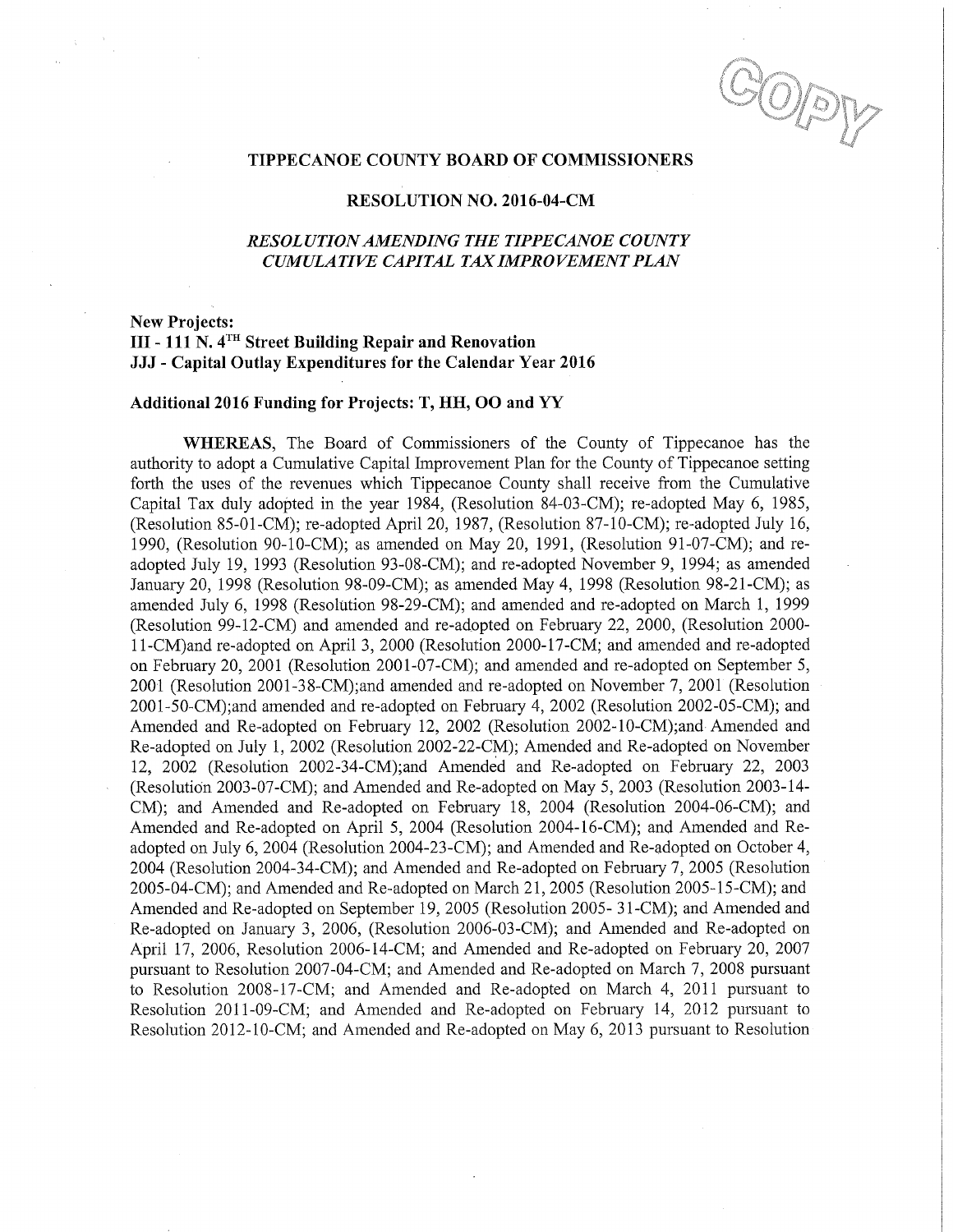2013-15-CM; and Amended and Re-adopted on February 3, 2014 pursuant to Resolution 2014- 06—CM; and Amended and Re-adopted on January 5, 2015, pursuant to Resolution 2015—05—CM.

WHEREAS, the Board of Commissioners desires to amend the Cumulative Capital Tax Improvement Plan to add a new Project III to provide funding from the Cumulative Capital Tax for repairs and renovations to County property at 111 N. 4<sup>th</sup> Street, Lafayette, Indiana; and

WHEREAS, the Board of Commissioners desires to amend the Cumulative Capital Tax Improvement Plan to add <sup>a</sup> new Project III to provide funding from the Cumulative Capital Tax for departmental Capital Outlay Expenditures, and additional funding for prior projects for 2016; and 's a state of the state of the state of the state of the state of the state of the state of the state of t

WHEREAS, The Board of Commissioners desires to authorize additional funding in 2015 for existing Projects YY - repairs, maintenance and improvements of County facilities, including Tippecanoe County Office Building, Courthouse, and 629 North Sixth Street; 00 copier leases; HH - Grant Contingency Funds; and T Capital Outlay - Information Services Computer Hardware & software; and

NOW THEREFORE BE IT RESOLVED, that after due consideration The Board of Commissioners of the County of Tippecanoe hereby amends the Cumulative Capital Improvement Plan to add to the plan a New Project III - Repair and Renovation of 111 N.  $4<sup>th</sup>$ Street, reading as follows:

# PROJECT-III - REPAIR AND RENOVATION OF 111 N. 4TH STREET

 1. Identification and General Description: The Board of Commissioners of Tippecanoe County has determined the need to renovate and repair the property at <sup>111</sup> N. 4th Street to make it suitable for use as office space for Tippecanoe County government functions.

2. Estimated Total Project Cost: The total project cost will be approximately \$370,000.

3. Identification of All Sources of Funds for Project: All funds for the project will be expended from the Tippecanoe County Cumulative Capital Fund, the Economic Development Income Tax Fund, General Fund or <sup>a</sup> combination thereof.

4. Planning, Development and Construction Schedule of Project: This project is estimated to be completed in fiscal year 2016.

BE IT FURTHER RESOLVED, that after due consideration The Board of Commissioners of the County of Tippecanoe hereby amends the Cumulative Capital Improvement Plan to add to the plan a New Project JJJ - Capital Outlay Expenditures for the Calendar Year 2016, reading as follows:

 $\overline{2}$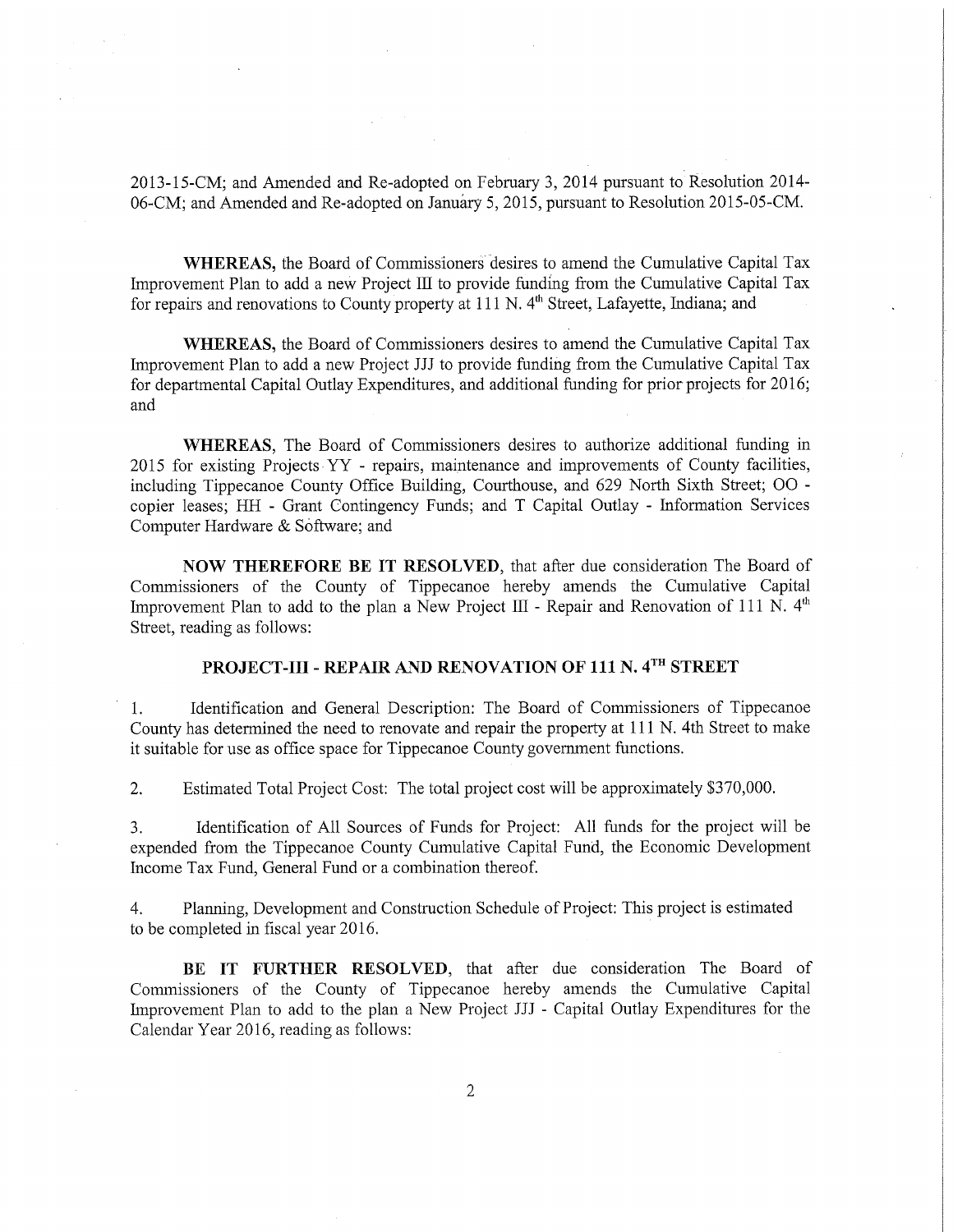## PROJECT—JJJ—CAPITAL OUTLAY EXPENDITURES FOR THE CALENDAR YEAR 2016

### 1. Identification and General Description.

The Board of Commissioners of Tippecanoe County and'the Tippecanoe County Council have determined that it would be beneficial and cost efficient for the items of capital expenditures for the various departments and offices of Tippecanoe County set forth on Exhibit 1, attached hereto and made <sup>a</sup> part hereof, totaling \$733,020;

Only those items listed herein as itemized capital expenditures for the various offices and departments and as adopted in the budget as approved by the Tippecanoe County Council in the State of Indiana will be purchased by the Board of Commissioners of the County of Tippecanoe. No transfer from one account to another account will be made by the Board of Commissioners without the formal approval of the Tippecanoe County Council.

2. Estimated Total Project Cost: The estimated total costs for the project is \$733,020.

3. Identification of All Sources of Funds for Project.

All funds for the project will be expended from the Tippecanoe County Cumulative Capital Fund or General Fund or <sup>a</sup> combination of both.

BE IT FURTHER RESOLVED, that after due consideration, the Board of Commissioners hereby confirms its findings that the development and implementation of the following previously established Projects be and the same are hereby approved and that additional funding for each such Project be provided in the year <sup>2016</sup> in the following amounts:

| Name                                                                                       | Project Number | Amount    |
|--------------------------------------------------------------------------------------------|----------------|-----------|
| Copier Leases                                                                              | $00\,$         | \$150,000 |
| <b>Grant Contingency</b>                                                                   | <b>HH</b>      | 5,000     |
| Capital Outlay - Information<br>Services Computer Hardware &<br>Software                   | Τ              | 202,101   |
| Annual Building Repair &<br>Maintenance Funds: TCOB,<br>Courthouse & $629$ N, $6th$ Street | YY             | 300,000   |

BE IT FURTHER RESOLVED that the ongoing and completed projects comprising the Cumulative Capital Improvement Plan as so amended be summarized as follows:

3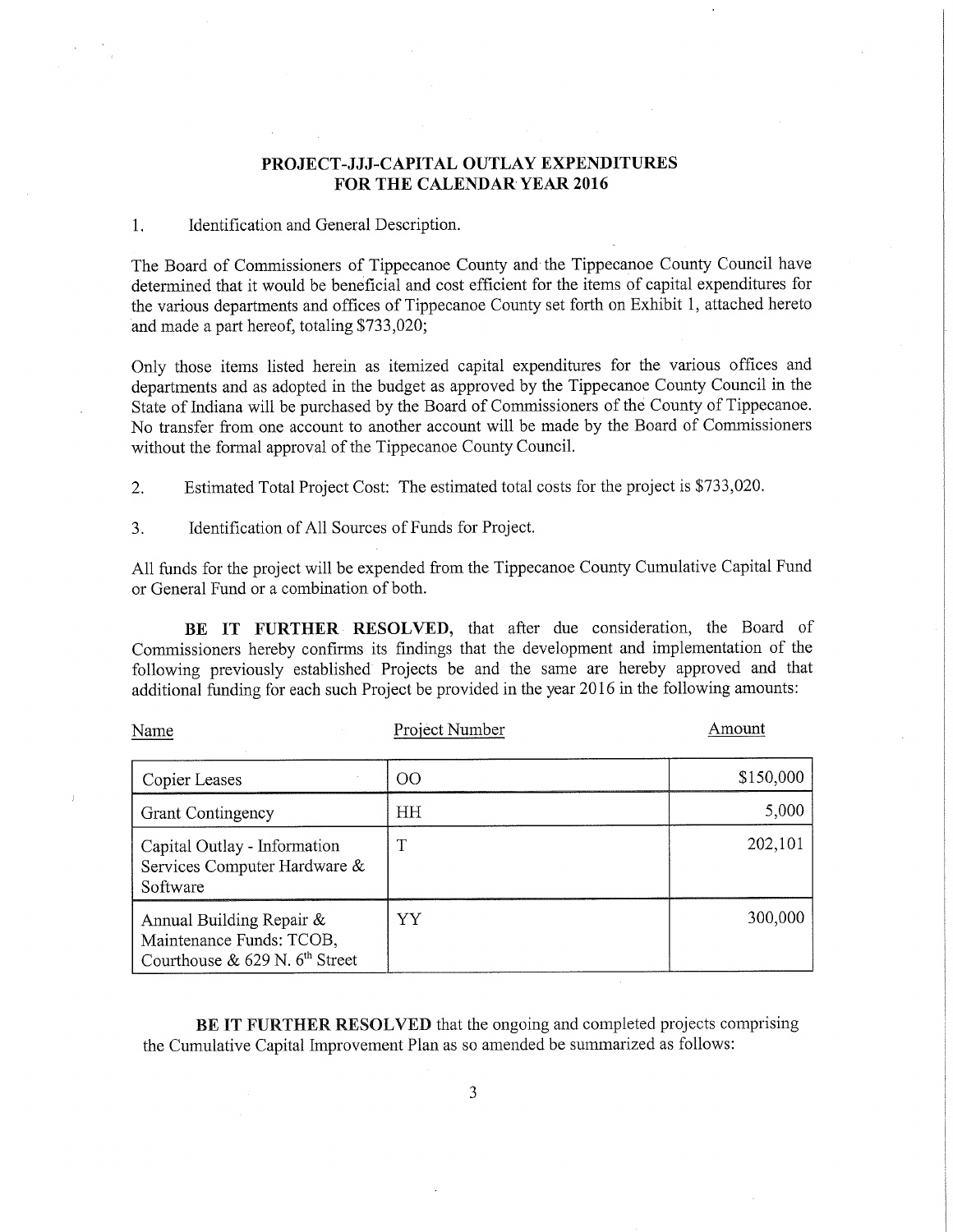#### **SUMMARY**

PROJECT A - COUNTY EXTENSION BUILDING

PROJECT B - TIPPECANOE VILLA

PROJECT C - COURT HOUSE RESTORATION

PROJECT D - FAIRGROUND IMPROVEMENTS

PROJECT E - TIPPECANOE COUNTY OFFICE BUILDING RENOVATION

PROJECT F - 629 OFFICE BUILDING

PROJECT G - BUILDING AND MAINTENANCE FUNDS FOR 1998

PROJECT H - CAPITAL OUTLAY EXPENDITURES FOR 1998

PROJECT I - EMERGENCY MANAGEMENT CAPITAL EXPENDITURES

PROJECT J - COMMUNITY CORRECTIONS WORK RELEASE FACILITY

PROJECT K - CAPITAL OUTLAY EXPENDITURES FOR 1999

PROJECT L - TIPPECANOE COUNTY SHERIFF'S DEPARTMENT VEHICLE ACQUISITIONS

PROJECT M - CAPITAL OUTLAY EXPENDITURES FOR 2000

PROJECT N - BUILDING AND MAINTENANCE FUNDS FOR 2000

PROJECT 0 -CORONER'S MORGUE FACILITIES

PROJECT P —TIPPECANOE SUPERIOR COURT NO. 6

PROJECT Q - JAIL ADDITION FEASIBILITY STUDY

PROJECT R - BUILDING AND MAINTENANCE FUNDS FOR 2001

PROJECT S - CAPITAL OUTLAY EXPENDITURES FOR 2001

PROJECT T - CAPITAL OUTLAY FOR INFORMATION SERVICES COMPUTER AND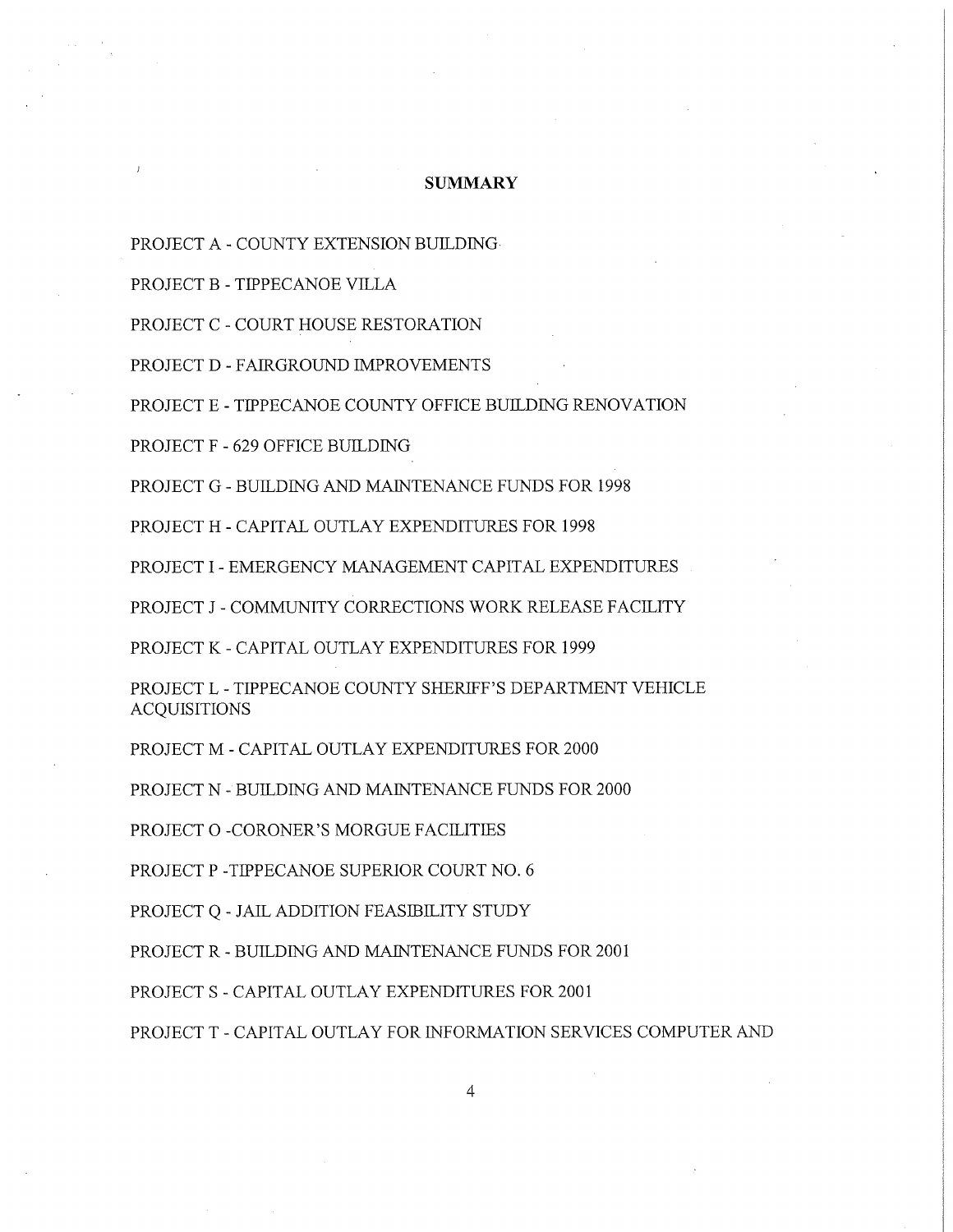HARDWARE AND SOFTWARE-

PROJECT U — PARKING GARAGE MAINTENANCE FUNDS

PROJECT V - COURTHOUSE SECURITY CAPITAL EXPENDITURES

PROJECT W - VOTING MACHINES

PROJECT X - CAPITAL OUTLAY EXPENDITURES FOR 2002

PROJECT AA - BUILDING AND MAINTENANCE FUNDS FOR 2002

PROJECT BB — NEW FILING SYSTEM FOR SUPERIOR COURT 5

PROJECT CC - REMODELING AND FURNISHING OF OFFICES IN TCOB AND 629 BUILDING

PROJECT DD - 779 CORDALE ROAD SHERIFF'S STORAGE FACILITY

PROJECT EE — REPAIR AND REPLACEMENT OF TCOB AND COURTHOUSE AIR CONDITIONING EQUIPMENT

PROJECT FF <sup>~</sup> REPAIR AND REPLACEMENT OF TIPPECANOE SUPERIOR COURT IV SOUND RECORDING SYSTEM

PROJECT GG - CAPITAL OUTLAY EXPENDITURES FOR CALENDAR YEAR 2003

PROJECT HH - GRANT CONTINGENCY FUND;

PROJECT 11 - SPECIAL REPAIR, MAINTENANCE AND CONSTRUCTION OF INTERIOR IMPROVEMENTS IN COUNTY BUILDINGS

PROJECT JJ- MITS SYSTEM HARDWARE ACQUISITION, ADMINISTRATION AND OPERATION.

PROJECT KK - 2003 TCOB, COURTHOUSE AND 629 BUILDING - BUILDING AND MAINTENANCE FUNDS

PROJECT LL — CLERKS MAILROOM EQUIPMENT

PROJECT MM - LEONA BRIER ENVIRONMENTAL EDUCATION CENTER ROOF REPLACEMENT

5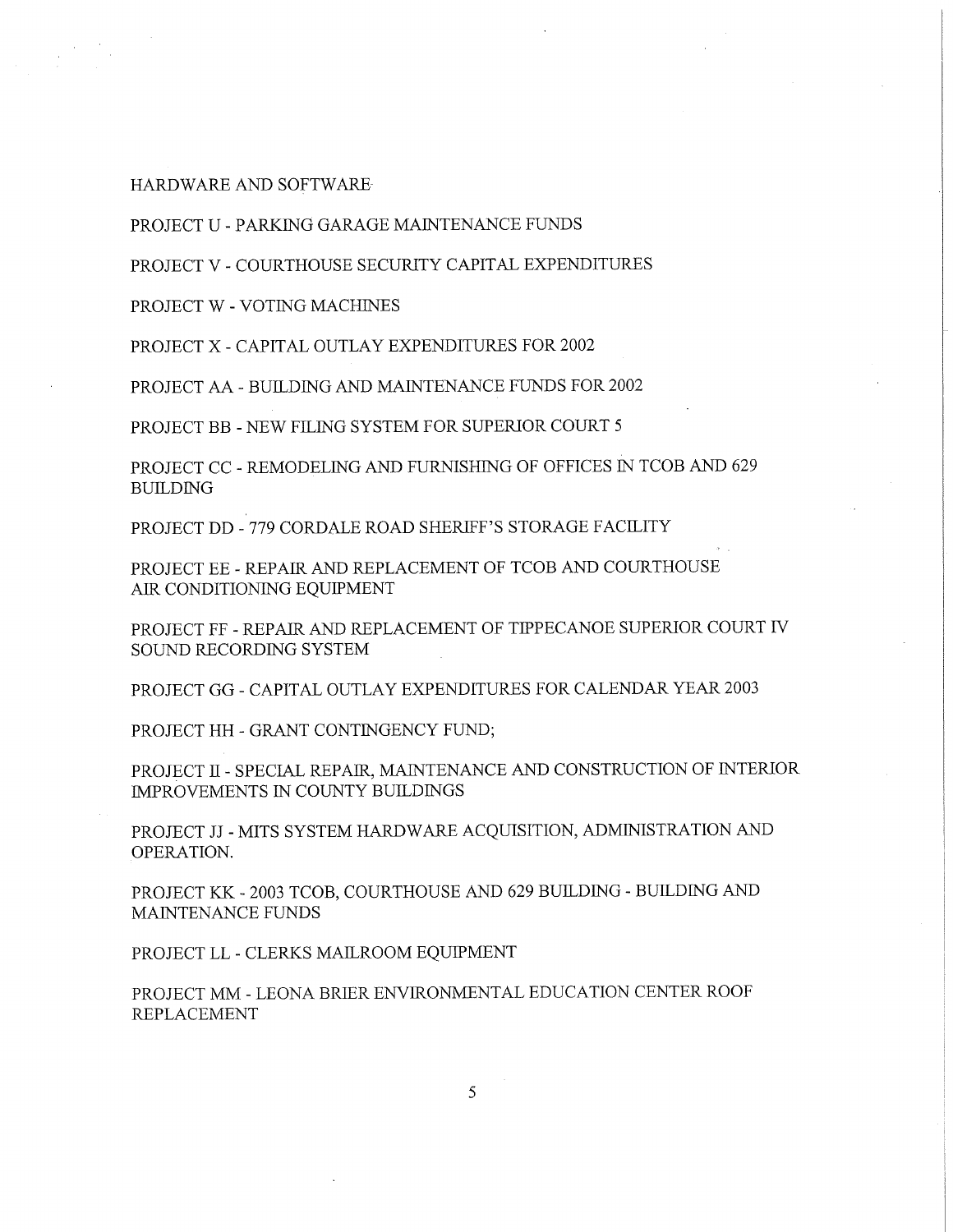PROJECT NN - FIRING RANGE

PROJECT 00 - COPIER LEASES

PROJECT PP — CAPITAL OUTLAY EXPENDITURES FOR CALENDAR YEAR 2004

PROJECT QQ - CAPITAL OUTLAY EXPENDITURES FOR CALENDAR YEAR 2005

PROJECT RR - ROSS CAMP CLASSROOM ROOF

PROJECT SS - COUNTY WEBSITE PROJECT

PROJECT TT - COMPUTER NETWORK INFRASTRUCTURE WIRING PROJECT

PROJECT UU - TIPPECANOE COUNTY JAIL HVAC REPAIRS

PROJECT VV - ANNUAL MAINTENANCE OF EMERGENCY MANAGEMENT EQUIPMENT

PROJECT WW — CAPITAL OUTLAY EXPENDITURES FOR CALENDAR YEAR 2006

PROJECT XX - CAPITAL OUTLAY EXPENDITURES FOR CALENDAR YEAR 2007

PROJECT YY - ANNUAL TCOB, COURTHOUSE AND 629 BUILDING - BUILDING AND MAINTENANCE FUNDS

PROJECT AAA — CAPITAL OUTLAY EXPENDITURES FOR CALENDAR YEAR 2008 PROJECT BBB <sup>~</sup> CAPITAL OUTLAY EXPENDITURES FOR CALENDAR YEAR 2009 PROJECT CCC - CAPITAL OUTLAY EXPENDITURES FOR CALENDAR YEAR 2010 PROJECT DDD - CAPITAL OUTLAY EXPENDITURES FOR CALENDAR YEAR 2011 PROJECT EEE — CAPITAL OUTLAY EXPENDITURES FOR CALENDAR YEAR 2012 PROJECT FFF - CAPITAL OUTLAY EXPENDITURES FOR CALENDAR YEAR 2013 PROJECT GGG \_. CAPITAL OUTLAY EXPENDITURES FOR CALENDAR YEAR 2014 PROJECT HHH - CAPITAL OUTLAY EXPENDITURES FOR CALENDAR YEAR 2015 PROJECT III - REPAIR AND RENOVATION OF 111 N. 4TH STREET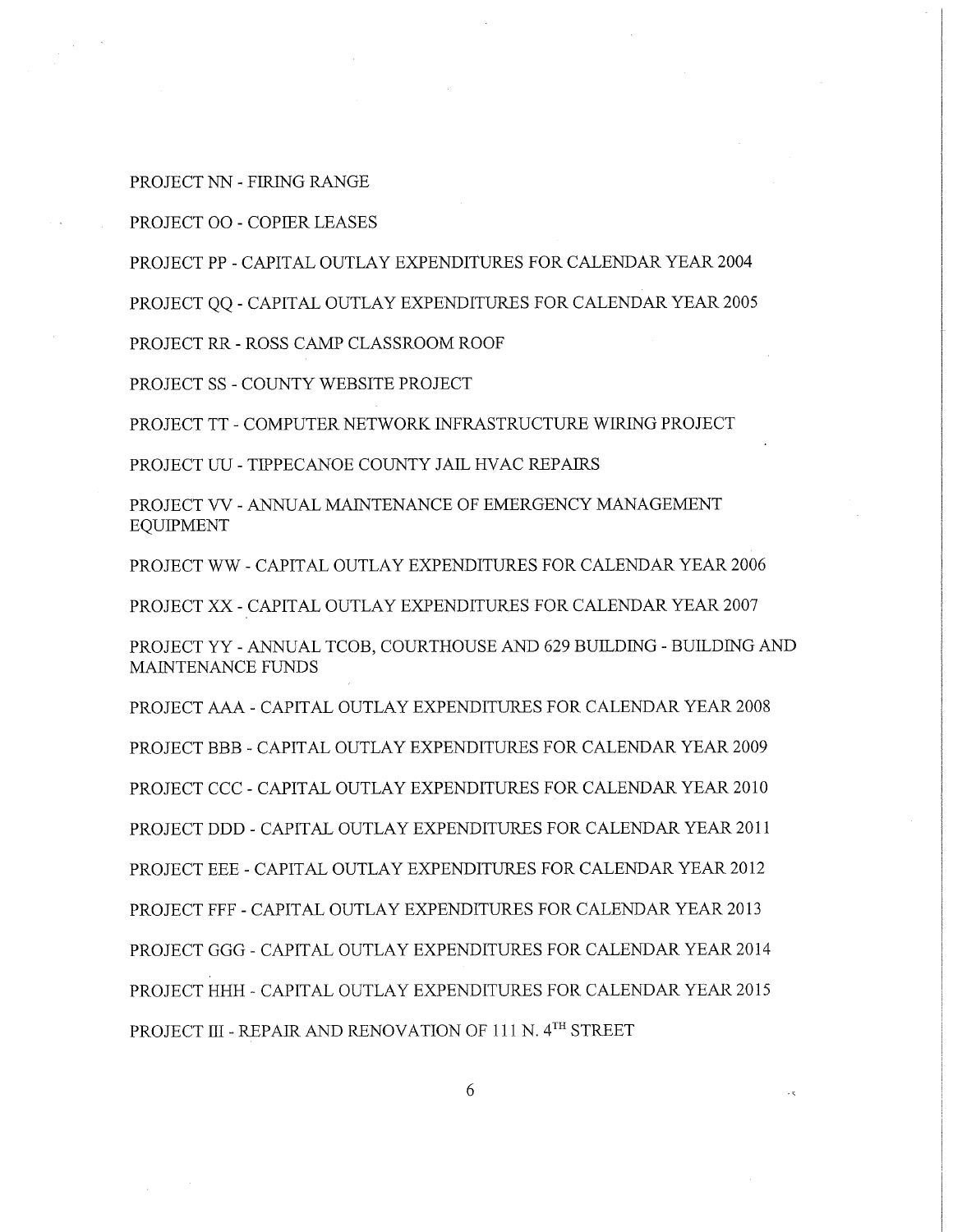PROJECT JJJ - CAPITAL OUTLAY EXPENDITURES FOR CALENDAR YEAR 2016.

 Presented to the Board of Commissioners of Tippecanoe County, Indiana, and adopted this  $4/11$  day of  $J$ ANUARY, 2016.

BOARD OF COMMISSIONERS OF TIPPECANOE COUNTY

Tracy Brown

Thomas Murtaugh

**Bavid Byers** 

ATTEST: Robert Plantenga, Auditor of

Tippecanoe County